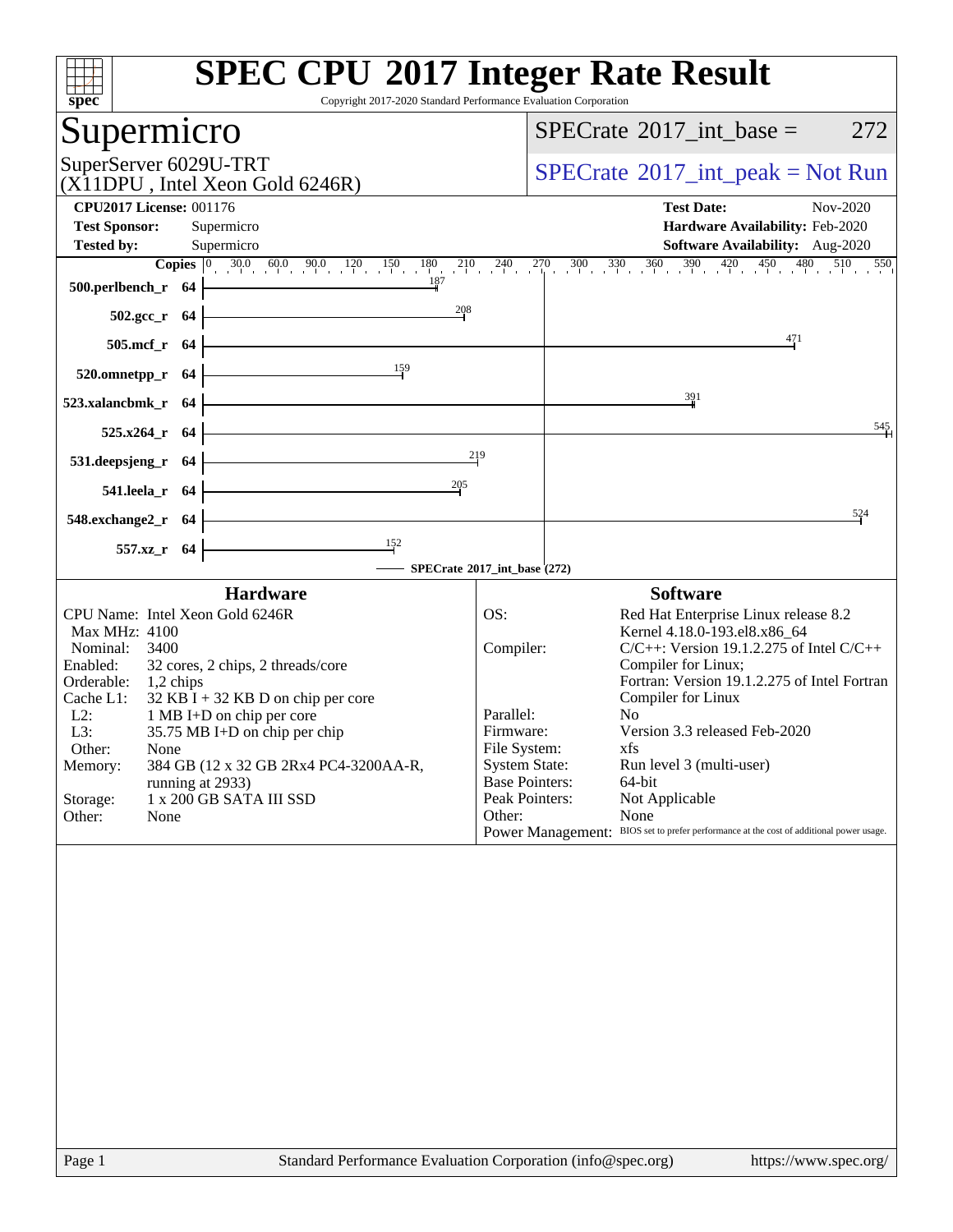

Copyright 2017-2020 Standard Performance Evaluation Corporation

# Supermicro

[SPECrate](http://www.spec.org/auto/cpu2017/Docs/result-fields.html#SPECrate2017intbase)<sup>®</sup>2017 int base =  $272$ 

(X11DPU , Intel Xeon Gold 6246R)

SuperServer 6029U-TRT  $SPECrate^{\circ}2017$  $SPECrate^{\circ}2017$ \_int\_peak = Not Run

**[CPU2017 License:](http://www.spec.org/auto/cpu2017/Docs/result-fields.html#CPU2017License)** 001176 **[Test Date:](http://www.spec.org/auto/cpu2017/Docs/result-fields.html#TestDate)** Nov-2020 **[Test Sponsor:](http://www.spec.org/auto/cpu2017/Docs/result-fields.html#TestSponsor)** Supermicro **[Hardware Availability:](http://www.spec.org/auto/cpu2017/Docs/result-fields.html#HardwareAvailability)** Feb-2020 **[Tested by:](http://www.spec.org/auto/cpu2017/Docs/result-fields.html#Testedby)** Supermicro **[Software Availability:](http://www.spec.org/auto/cpu2017/Docs/result-fields.html#SoftwareAvailability)** Aug-2020

### **[Results Table](http://www.spec.org/auto/cpu2017/Docs/result-fields.html#ResultsTable)**

|                                                     | <b>Base</b>   |                |       |                |       |                | <b>Peak</b> |               |                |              |                |              |                |              |
|-----------------------------------------------------|---------------|----------------|-------|----------------|-------|----------------|-------------|---------------|----------------|--------------|----------------|--------------|----------------|--------------|
| <b>Benchmark</b>                                    | <b>Copies</b> | <b>Seconds</b> | Ratio | <b>Seconds</b> | Ratio | <b>Seconds</b> | Ratio       | <b>Copies</b> | <b>Seconds</b> | <b>Ratio</b> | <b>Seconds</b> | <b>Ratio</b> | <b>Seconds</b> | <b>Ratio</b> |
| 500.perlbench_r                                     | 64            | 546            | 187   | 546            | 187   | 548            | 186         |               |                |              |                |              |                |              |
| $502.\text{gcc\_r}$                                 | 64            | 436            | 208   | 435            | 208   | 436            | 208         |               |                |              |                |              |                |              |
| $505$ .mcf r                                        | 64            | 219            | 471   | 219            | 472   | 220            | 471         |               |                |              |                |              |                |              |
| 520.omnetpp_r                                       | 64            | 529            | 159   | 530            | 158   | 528            | 159         |               |                |              |                |              |                |              |
| 523.xalancbmk r                                     | 64            | 173            | 390   | 172            | 392   | 173            | <u>391</u>  |               |                |              |                |              |                |              |
| 525.x264 r                                          | 64            | 204            | 549   | 206            | 544   | 206            | 545         |               |                |              |                |              |                |              |
| 531.deepsjeng_r                                     | 64            | 336            | 219   | 335            | 219   | 335            | 219         |               |                |              |                |              |                |              |
| 541.leela r                                         | 64            | 516            | 205   | 518            | 205   | 518            | 204         |               |                |              |                |              |                |              |
| 548.exchange2_r                                     | 64            | 320            | 524   | 320            | 525   | 320            | 524         |               |                |              |                |              |                |              |
| $557.xz$ _r                                         | 64            | 455            | 152   | 455            | 152   | 455            | 152         |               |                |              |                |              |                |              |
| $SPECrate^{\circ}2017\_int\_base =$                 |               |                |       |                |       |                |             |               |                |              |                |              |                |              |
| $SPECrate^{\circ}2017$ int peak =<br><b>Not Run</b> |               |                |       |                |       |                |             |               |                |              |                |              |                |              |

Results appear in the [order in which they were run](http://www.spec.org/auto/cpu2017/Docs/result-fields.html#RunOrder). Bold underlined text [indicates a median measurement](http://www.spec.org/auto/cpu2017/Docs/result-fields.html#Median).

### **[Submit Notes](http://www.spec.org/auto/cpu2017/Docs/result-fields.html#SubmitNotes)**

 The numactl mechanism was used to bind copies to processors. The config file option 'submit' was used to generate numactl commands to bind each copy to a specific processor. For details, please see the config file.

### **[Operating System Notes](http://www.spec.org/auto/cpu2017/Docs/result-fields.html#OperatingSystemNotes)**

Stack size set to unlimited using "ulimit -s unlimited"

### **[Environment Variables Notes](http://www.spec.org/auto/cpu2017/Docs/result-fields.html#EnvironmentVariablesNotes)**

```
Environment variables set by runcpu before the start of the run:
LD_LIBRARY_PATH =
      "/home/cpu2017/lib/intel64:/home/cpu2017/lib/ia32:/home/cpu2017/je5.0.1-
      32"
```
MALLOC\_CONF = "retain:true"

### **[General Notes](http://www.spec.org/auto/cpu2017/Docs/result-fields.html#GeneralNotes)**

 Binaries compiled on a system with 1x Intel Core i9-7980XE CPU + 64GB RAM memory using Redhat Enterprise Linux 8.0 Transparent Huge Pages enabled by default Prior to runcpu invocation Filesystem page cache synced and cleared with: sync; echo 3> /proc/sys/vm/drop\_caches

**(Continued on next page)**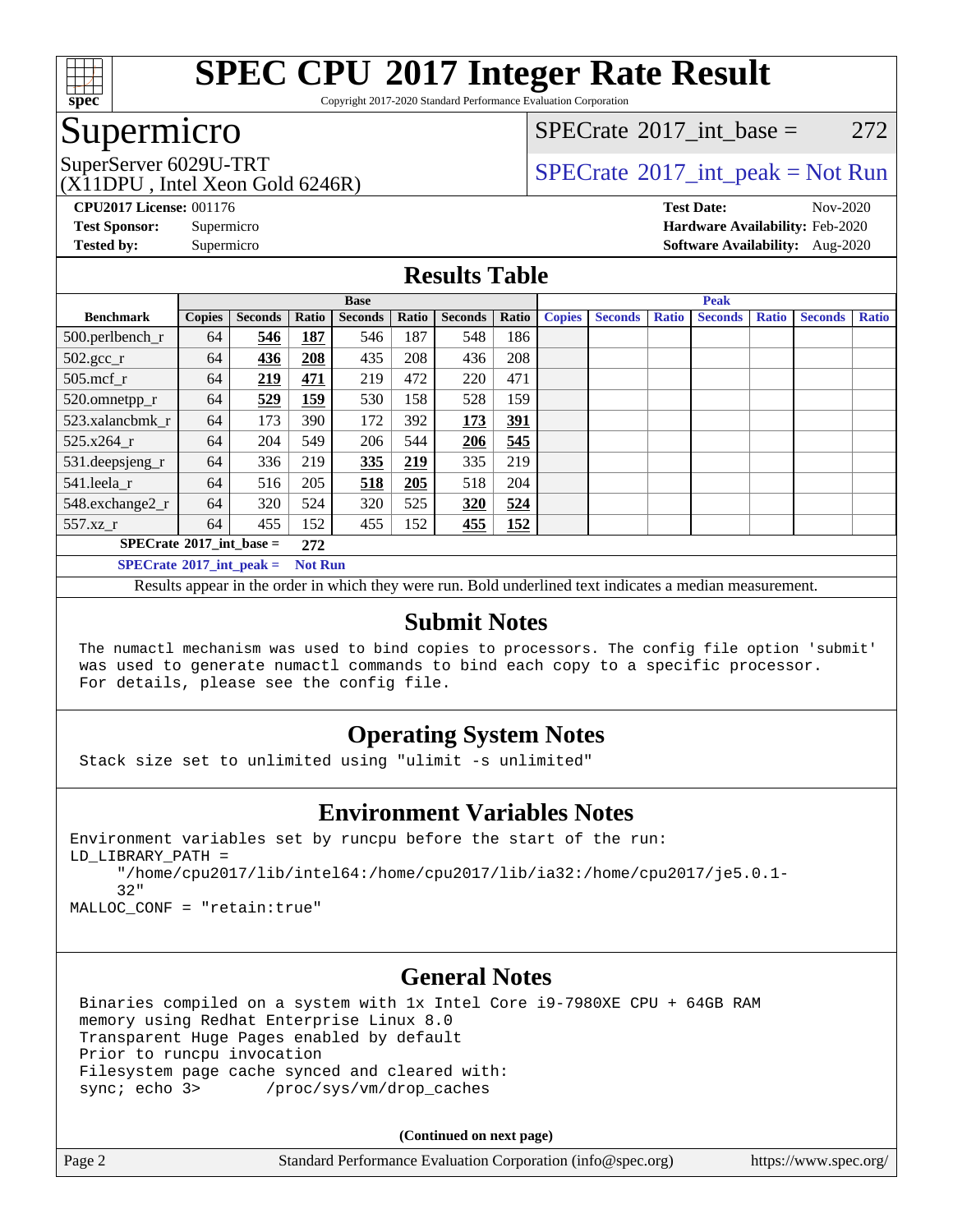

Copyright 2017-2020 Standard Performance Evaluation Corporation

### Supermicro

 $SPECTate^{\circ}2017$  int base = 272

(X11DPU , Intel Xeon Gold 6246R)

SuperServer 6029U-TRT  $SPECrate^{\circ}2017$  $SPECrate^{\circ}2017$ \_int\_peak = Not Run

**[Tested by:](http://www.spec.org/auto/cpu2017/Docs/result-fields.html#Testedby)** Supermicro **[Software Availability:](http://www.spec.org/auto/cpu2017/Docs/result-fields.html#SoftwareAvailability)** Aug-2020

**[CPU2017 License:](http://www.spec.org/auto/cpu2017/Docs/result-fields.html#CPU2017License)** 001176 **[Test Date:](http://www.spec.org/auto/cpu2017/Docs/result-fields.html#TestDate)** Nov-2020 **[Test Sponsor:](http://www.spec.org/auto/cpu2017/Docs/result-fields.html#TestSponsor)** Supermicro **[Hardware Availability:](http://www.spec.org/auto/cpu2017/Docs/result-fields.html#HardwareAvailability)** Feb-2020

#### **[General Notes \(Continued\)](http://www.spec.org/auto/cpu2017/Docs/result-fields.html#GeneralNotes)**

 runcpu command invoked through numactl i.e.: numactl --interleave=all runcpu <etc>

 NA: The test sponsor attests, as of date of publication, that CVE-2017-5754 (Meltdown) is mitigated in the system as tested and documented. Yes: The test sponsor attests, as of date of publication, that CVE-2017-5753 (Spectre variant 1) is mitigated in the system as tested and documented. Yes: The test sponsor attests, as of date of publication, that CVE-2017-5715 (Spectre variant 2) is mitigated in the system as tested and documented.

#### **[Platform Notes](http://www.spec.org/auto/cpu2017/Docs/result-fields.html#PlatformNotes)**

Page 3 Standard Performance Evaluation Corporation [\(info@spec.org\)](mailto:info@spec.org) <https://www.spec.org/> BIOS Settings: Power Technology = Custom Power Performance Tuning = BIOS Controls EPB ENERGY\_PERF\_BIAS\_CFG mode = Extreme Performance SNC = Enable Stale AtoS = Disable IMC Interleaving = 1-way Interleave Patrol Scrub = Disable Sysinfo program /home/cpu2017/bin/sysinfo Rev: r6365 of 2019-08-21 295195f888a3d7edb1e6e46a485a0011 running on X11DPU-01 Thu Nov 12 11:41:09 2020 SUT (System Under Test) info as seen by some common utilities. For more information on this section, see <https://www.spec.org/cpu2017/Docs/config.html#sysinfo> From /proc/cpuinfo model name : Intel(R) Xeon(R) Gold 6246R CPU @ 3.40GHz 2 "physical id"s (chips) 64 "processors" cores, siblings (Caution: counting these is hw and system dependent. The following excerpts from /proc/cpuinfo might not be reliable. Use with caution.) cpu cores : 16 siblings : 32 physical 0: cores 0 1 3 6 9 12 13 16 17 18 19 20 21 26 27 29 physical 1: cores 0 1 2 3 4 5 6 8 9 12 13 17 18 19 28 29 From lscpu: Architecture: x86\_64 CPU op-mode(s): 32-bit, 64-bit Byte Order: Little Endian  $CPU(s):$  64 On-line CPU(s) list: 0-63 **(Continued on next page)**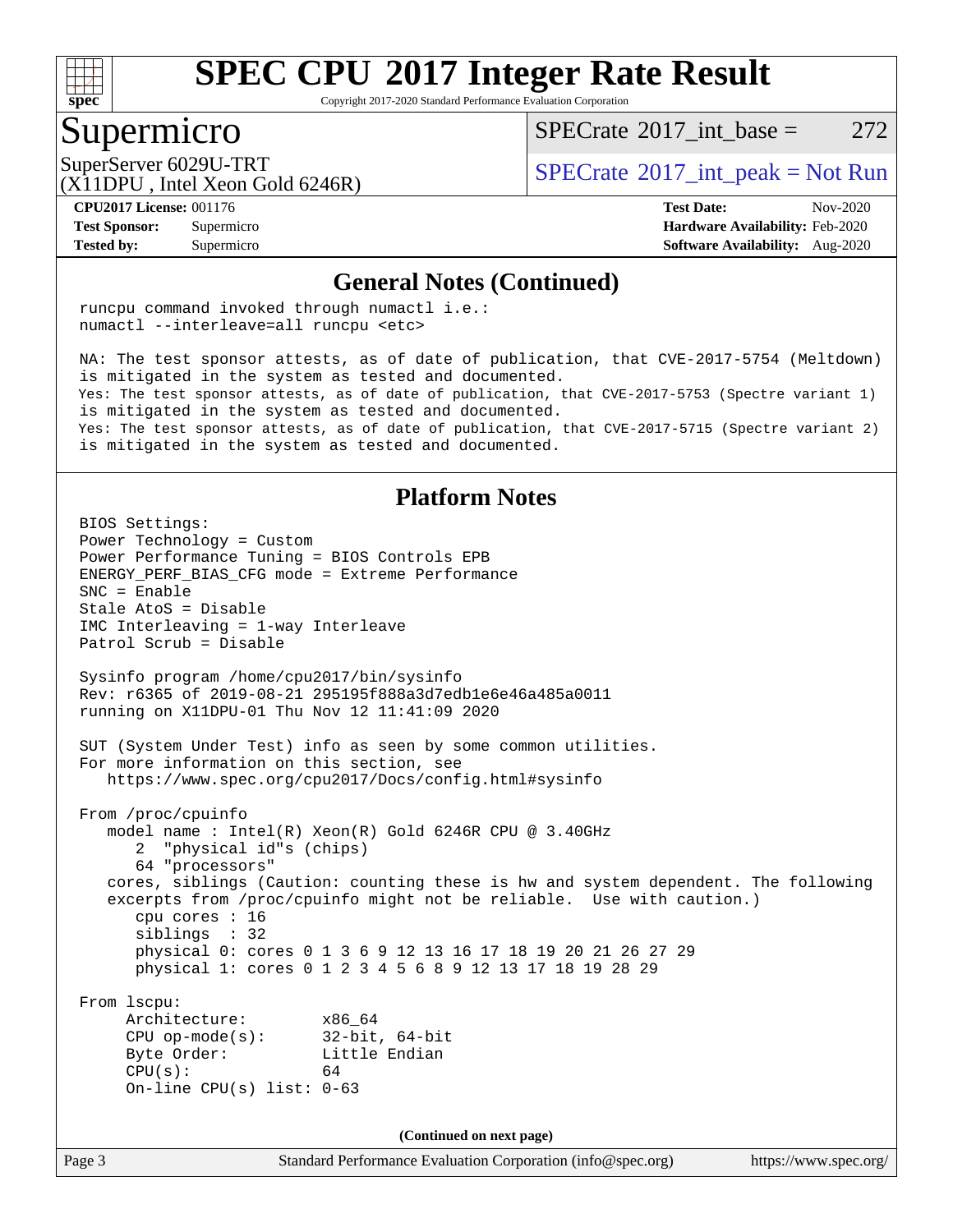

Copyright 2017-2020 Standard Performance Evaluation Corporation

# Supermicro

 $SPECTate@2017_int\_base = 272$ 

(X11DPU , Intel Xeon Gold 6246R)

SuperServer 6029U-TRT <br>(X11DPU Intel Xeon Gold 6246R) [SPECrate](http://www.spec.org/auto/cpu2017/Docs/result-fields.html#SPECrate2017intpeak)®[2017\\_int\\_peak = N](http://www.spec.org/auto/cpu2017/Docs/result-fields.html#SPECrate2017intpeak)ot Run

**[CPU2017 License:](http://www.spec.org/auto/cpu2017/Docs/result-fields.html#CPU2017License)** 001176 **[Test Date:](http://www.spec.org/auto/cpu2017/Docs/result-fields.html#TestDate)** Nov-2020 **[Test Sponsor:](http://www.spec.org/auto/cpu2017/Docs/result-fields.html#TestSponsor)** Supermicro **[Hardware Availability:](http://www.spec.org/auto/cpu2017/Docs/result-fields.html#HardwareAvailability)** Feb-2020 **[Tested by:](http://www.spec.org/auto/cpu2017/Docs/result-fields.html#Testedby)** Supermicro **Supermicro [Software Availability:](http://www.spec.org/auto/cpu2017/Docs/result-fields.html#SoftwareAvailability)** Aug-2020

#### **[Platform Notes \(Continued\)](http://www.spec.org/auto/cpu2017/Docs/result-fields.html#PlatformNotes)**

| Thread( $s$ ) per core:                                                              | 2                                                                                    |  |  |  |  |  |
|--------------------------------------------------------------------------------------|--------------------------------------------------------------------------------------|--|--|--|--|--|
| Core(s) per socket:                                                                  | 16                                                                                   |  |  |  |  |  |
| Socket(s):                                                                           | 2                                                                                    |  |  |  |  |  |
| NUMA $node(s):$                                                                      | 4                                                                                    |  |  |  |  |  |
| Vendor ID:                                                                           | GenuineIntel                                                                         |  |  |  |  |  |
| CPU family:                                                                          | 6                                                                                    |  |  |  |  |  |
| Model:                                                                               | 85                                                                                   |  |  |  |  |  |
| Model name:                                                                          | $Intel(R) Xeon(R) Gold 6246R CPU @ 3.40GHz$                                          |  |  |  |  |  |
| Stepping:                                                                            | 7                                                                                    |  |  |  |  |  |
| CPU MHz:                                                                             | 4000.010                                                                             |  |  |  |  |  |
| $CPU$ max $MHz$ :                                                                    | 4100.0000                                                                            |  |  |  |  |  |
| CPU min MHz:<br>BogoMIPS:                                                            | 1200.0000<br>6800.00                                                                 |  |  |  |  |  |
| Virtualization:                                                                      | $VT - x$                                                                             |  |  |  |  |  |
| $L1d$ cache:                                                                         | 32K                                                                                  |  |  |  |  |  |
| Lli cache:                                                                           | 32K                                                                                  |  |  |  |  |  |
| $L2$ cache:                                                                          | 1024K                                                                                |  |  |  |  |  |
| L3 cache:                                                                            | 36608K                                                                               |  |  |  |  |  |
| NUMA node0 CPU(s):                                                                   | $0-2$ , 4, 7-9, 13, 32-34, 36, 39-41, 45                                             |  |  |  |  |  |
| NUMA nodel CPU(s):                                                                   | 3, 5, 6, 10-12, 14, 15, 35, 37, 38, 42-44, 46, 47                                    |  |  |  |  |  |
| NUMA $node2$ $CPU(s):$                                                               | 16-19, 23, 24, 27, 28, 48-51, 55, 56, 59, 60                                         |  |  |  |  |  |
| NUMA $node3$ CPU $(s)$ :                                                             | $20 - 22, 25, 26, 29 - 31, 52 - 54, 57, 58, 61 - 63$                                 |  |  |  |  |  |
| Flaqs:                                                                               | fpu vme de pse tsc msr pae mce cx8 apic sep mtrr pge mca cmov                        |  |  |  |  |  |
|                                                                                      | pat pse36 clflush dts acpi mmx fxsr sse sse2 ss ht tm pbe syscall nx pdpe1gb rdtscp  |  |  |  |  |  |
|                                                                                      | lm constant_tsc art arch_perfmon pebs bts rep_good nopl xtopology nonstop_tsc cpuid  |  |  |  |  |  |
|                                                                                      | aperfmperf pni pclmulqdq dtes64 ds_cpl vmx smx est tm2 ssse3 sdbg fma cx16 xtpr pdcm |  |  |  |  |  |
| pcid dca sse4_1 sse4_2 x2apic movbe popcnt tsc_deadline_timer aes xsave avx f16c     |                                                                                      |  |  |  |  |  |
| rdrand lahf_lm abm 3dnowprefetch cpuid_fault epb cat_13 cdp_13 invpcid_single        |                                                                                      |  |  |  |  |  |
| intel_ppin ssbd mba ibrs ibpb stibp ibrs_enhanced tpr_shadow vnmi flexpriority ept   |                                                                                      |  |  |  |  |  |
| vpid fsgsbase tsc_adjust bmil hle avx2 smep bmi2 erms invpcid rtm cqm mpx rdt_a      |                                                                                      |  |  |  |  |  |
| avx512f avx512dq rdseed adx smap clflushopt clwb intel_pt avx512cd avx512bw avx512vl |                                                                                      |  |  |  |  |  |
|                                                                                      | xsaveopt xsavec xgetbvl xsaves cqm_llc cqm_occup_llc cqm_mbm_total cqm_mbm_local     |  |  |  |  |  |
|                                                                                      | dtherm ida arat pln pts pku ospke avx512_vnni md_clear flush_lld arch_capabilities   |  |  |  |  |  |
|                                                                                      |                                                                                      |  |  |  |  |  |
| /proc/cpuinfo cache data<br>cache size $: 36608$ KB                                  |                                                                                      |  |  |  |  |  |
|                                                                                      |                                                                                      |  |  |  |  |  |
|                                                                                      | From numactl --hardware WARNING: a numactl 'node' might or might not correspond to a |  |  |  |  |  |
| physical chip.                                                                       |                                                                                      |  |  |  |  |  |
| $available: 4 nodes (0-3)$                                                           |                                                                                      |  |  |  |  |  |
| node 0 cpus: 0 1 2 4 7 8 9 13 32 33 34 36 39 40 41 45                                |                                                                                      |  |  |  |  |  |
| node 0 size: 95345 MB                                                                |                                                                                      |  |  |  |  |  |
| node 0 free: 95050 MB                                                                |                                                                                      |  |  |  |  |  |
|                                                                                      | node 1 cpus: 3 5 6 10 11 12 14 15 35 37 38 42 43 44 46 47                            |  |  |  |  |  |
| node 1 size: 96764 MB                                                                |                                                                                      |  |  |  |  |  |
| node 1 free: 91004 MB                                                                |                                                                                      |  |  |  |  |  |
|                                                                                      | node 2 cpus: 16 17 18 19 23 24 27 28 48 49 50 51 55 56 59 60                         |  |  |  |  |  |
|                                                                                      |                                                                                      |  |  |  |  |  |
| (Continued on next page)                                                             |                                                                                      |  |  |  |  |  |
|                                                                                      |                                                                                      |  |  |  |  |  |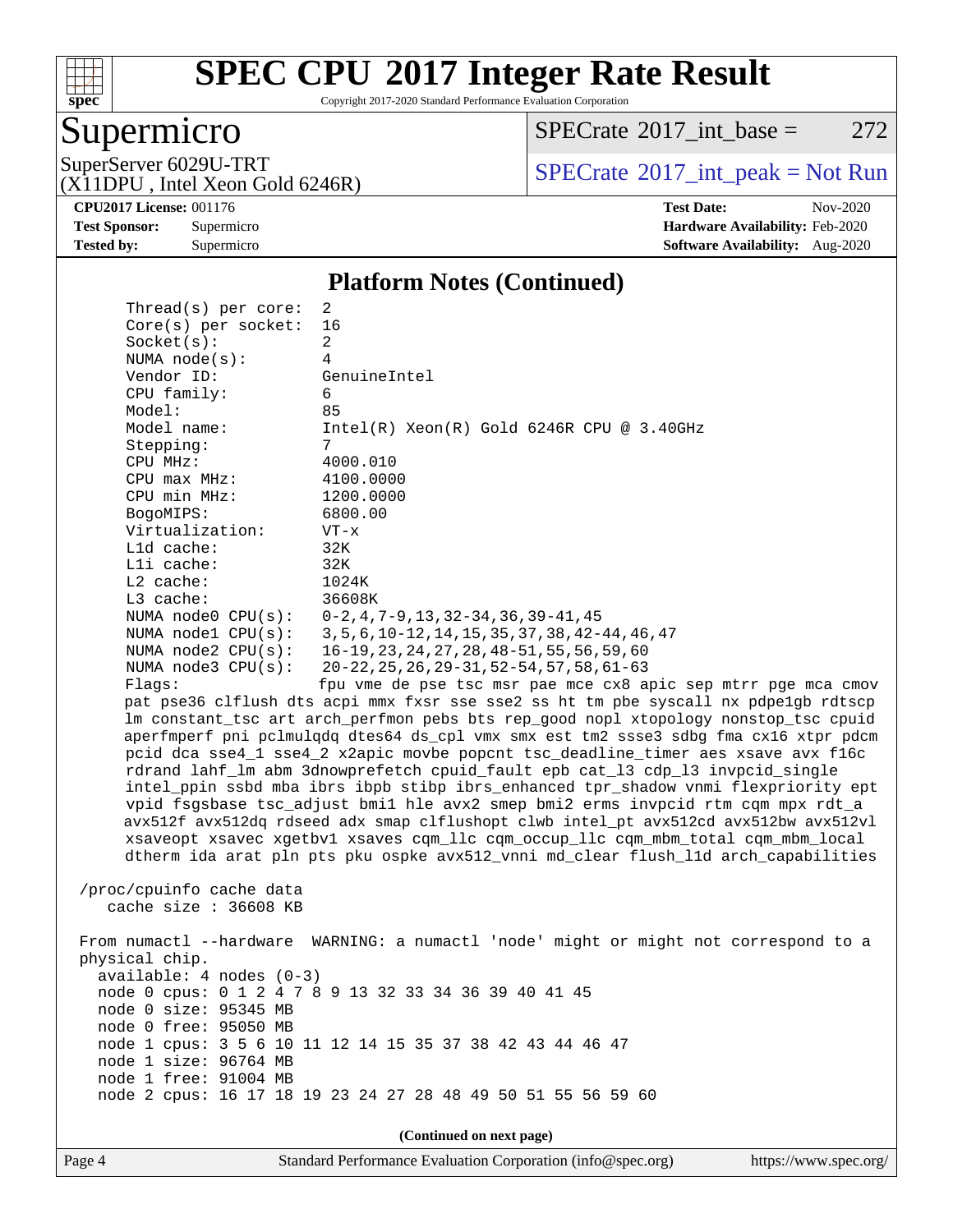

Copyright 2017-2020 Standard Performance Evaluation Corporation

### Supermicro

 $SPECTate^{\circ}2017$  int base = 272

(X11DPU , Intel Xeon Gold 6246R)

SuperServer 6029U-TRT  $SPECrate^{\circ}2017$  $SPECrate^{\circ}2017$ \_int\_peak = Not Run

**[Tested by:](http://www.spec.org/auto/cpu2017/Docs/result-fields.html#Testedby)** Supermicro **[Software Availability:](http://www.spec.org/auto/cpu2017/Docs/result-fields.html#SoftwareAvailability)** Aug-2020

**[CPU2017 License:](http://www.spec.org/auto/cpu2017/Docs/result-fields.html#CPU2017License)** 001176 **[Test Date:](http://www.spec.org/auto/cpu2017/Docs/result-fields.html#TestDate)** Nov-2020 **[Test Sponsor:](http://www.spec.org/auto/cpu2017/Docs/result-fields.html#TestSponsor)** Supermicro **[Hardware Availability:](http://www.spec.org/auto/cpu2017/Docs/result-fields.html#HardwareAvailability)** Feb-2020

### **[Platform Notes \(Continued\)](http://www.spec.org/auto/cpu2017/Docs/result-fields.html#PlatformNotes)**

 node 2 size: 96736 MB node 2 free: 96499 MB node 3 cpus: 20 21 22 25 26 29 30 31 52 53 54 57 58 61 62 63 node 3 size: 96763 MB node 3 free: 96603 MB node distances: node 0 1 2 3 0: 10 11 21 21 1: 11 10 21 21 2: 21 21 10 11 3: 21 21 11 10 From /proc/meminfo MemTotal: 394865180 kB HugePages\_Total: 0 Hugepagesize: 2048 kB From /etc/\*release\* /etc/\*version\* os-release: NAME="Red Hat Enterprise Linux" VERSION="8.2 (Ootpa)" ID="rhel" ID\_LIKE="fedora" VERSION\_ID="8.2" PLATFORM\_ID="platform:el8" PRETTY\_NAME="Red Hat Enterprise Linux 8.2 (Ootpa)" ANSI\_COLOR="0;31" redhat-release: Red Hat Enterprise Linux release 8.2 (Ootpa) system-release: Red Hat Enterprise Linux release 8.2 (Ootpa) system-release-cpe: cpe:/o:redhat:enterprise\_linux:8.2:ga uname -a: Linux X11DPU-01 4.18.0-193.el8.x86\_64 #1 SMP Fri Mar 27 14:35:58 UTC 2020 x86\_64 x86\_64 x86\_64 GNU/Linux Kernel self-reported vulnerability status: itlb\_multihit: KVM: Mitigation: Split huge pages<br>CVE-2018-3620 (L1 Terminal Fault): Not affected  $CVE-2018-3620$  (L1 Terminal Fault): Microarchitectural Data Sampling: Not affected CVE-2017-5754 (Meltdown): Not affected CVE-2018-3639 (Speculative Store Bypass): Mitigation: Speculative Store Bypass disabled via prctl and seccomp CVE-2017-5753 (Spectre variant 1): Mitigation: usercopy/swapgs barriers and \_\_user pointer sanitization CVE-2017-5715 (Spectre variant 2): Mitigation: Enhanced IBRS, IBPB: conditional, RSB filling **(Continued on next page)**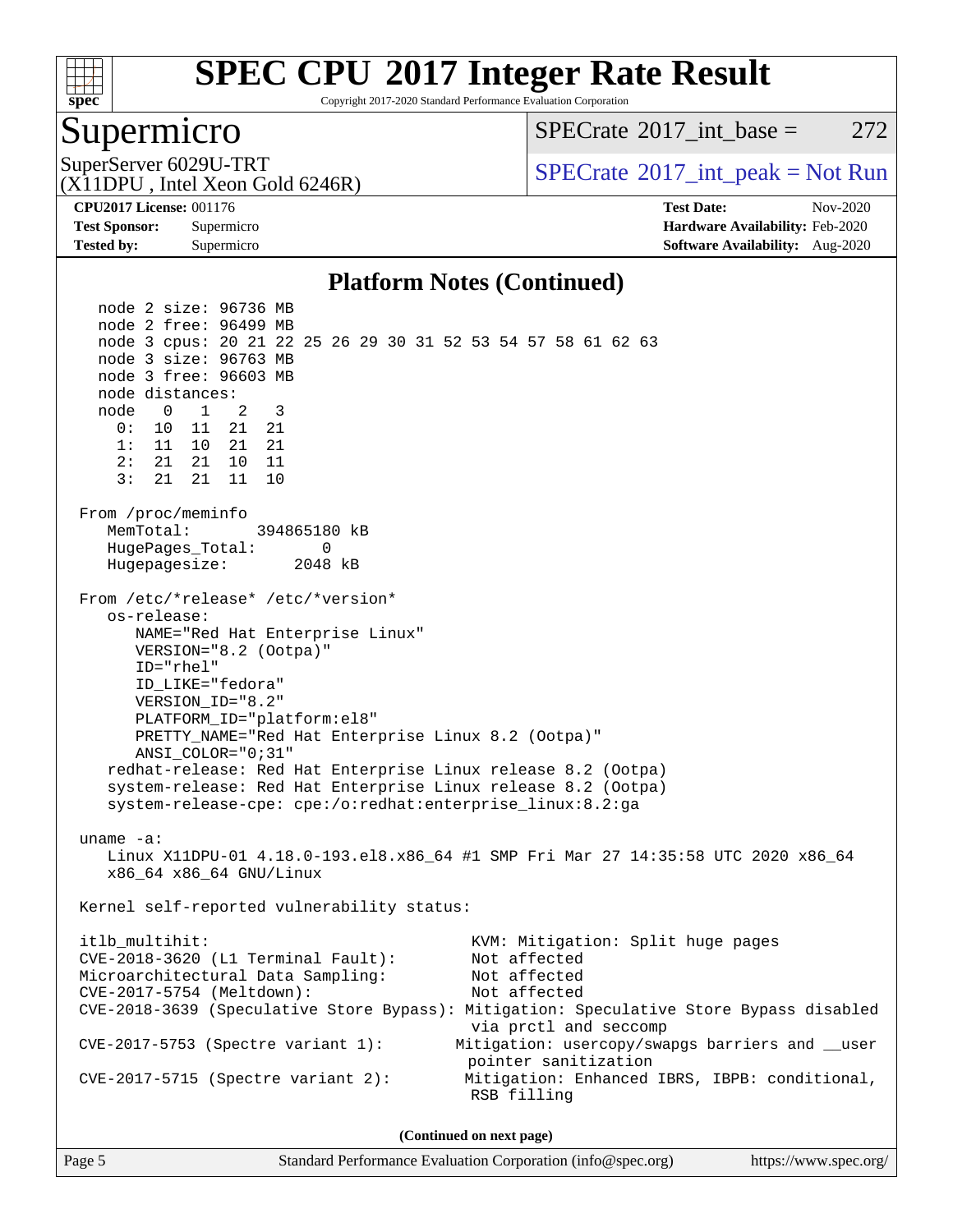

Copyright 2017-2020 Standard Performance Evaluation Corporation

### Supermicro

 $SPECTate$ <sup>®</sup>[2017\\_int\\_base =](http://www.spec.org/auto/cpu2017/Docs/result-fields.html#SPECrate2017intbase) 272

(X11DPU , Intel Xeon Gold 6246R)

SuperServer 6029U-TRT  $S^{12}$  [SPECrate](http://www.spec.org/auto/cpu2017/Docs/result-fields.html#SPECrate2017intpeak)®[2017\\_int\\_peak = N](http://www.spec.org/auto/cpu2017/Docs/result-fields.html#SPECrate2017intpeak)ot Run

**[Tested by:](http://www.spec.org/auto/cpu2017/Docs/result-fields.html#Testedby)** Supermicro **[Software Availability:](http://www.spec.org/auto/cpu2017/Docs/result-fields.html#SoftwareAvailability)** Aug-2020

**[CPU2017 License:](http://www.spec.org/auto/cpu2017/Docs/result-fields.html#CPU2017License)** 001176 **[Test Date:](http://www.spec.org/auto/cpu2017/Docs/result-fields.html#TestDate)** Nov-2020 **[Test Sponsor:](http://www.spec.org/auto/cpu2017/Docs/result-fields.html#TestSponsor)** Supermicro **[Hardware Availability:](http://www.spec.org/auto/cpu2017/Docs/result-fields.html#HardwareAvailability)** Feb-2020

### **[Platform Notes \(Continued\)](http://www.spec.org/auto/cpu2017/Docs/result-fields.html#PlatformNotes)**

tsx\_async\_abort: Mitigation: Clear CPU buffers; SMT vulnerable

run-level 3 Nov 12 10:28

 SPEC is set to: /home/cpu2017 Filesystem Type Size Used Avail Use% Mounted on /dev/sda4 xfs 184G 8.5G 176G 5% /

 From /sys/devices/virtual/dmi/id BIOS: American Megatrends Inc. 3.3 02/21/2020 Vendor: Supermicro Product: Super Server Serial: 0123456789

 Additional information from dmidecode follows. WARNING: Use caution when you interpret this section. The 'dmidecode' program reads system data which is "intended to allow hardware to be accurately determined", but the intent may not be met, as there are frequent changes to hardware, firmware, and the "DMTF SMBIOS" standard. Memory:

 12x NO DIMM NO DIMM 12x SK Hynix HMA84GR7CJR4N-XN 32 GB 2 rank 3200

(End of data from sysinfo program)

### **[Compiler Version Notes](http://www.spec.org/auto/cpu2017/Docs/result-fields.html#CompilerVersionNotes)**

| C                        | 500.perlbench_r(base) 502.gcc_r(base) 505.mcf_r(base)                                                 |                       |  |  |  |
|--------------------------|-------------------------------------------------------------------------------------------------------|-----------------------|--|--|--|
|                          | 525.x264 r(base) 557.xz r(base)                                                                       |                       |  |  |  |
|                          | Intel(R) C Compiler for applications running on Intel(R) $64$ , Version                               |                       |  |  |  |
|                          | 19.1.2.275 Build 20200604<br>Copyright (C) 1985-2020 Intel Corporation. All rights reserved.          |                       |  |  |  |
|                          |                                                                                                       |                       |  |  |  |
| $C++$                    | 520.omnetpp $r(base)$ 523.xalancbmk $r(base)$ 531.deepsjeng $r(base)$<br>$541.$ leela $r(base)$       |                       |  |  |  |
|                          | Intel(R) $C++$ Compiler for applications running on Intel(R) 64, Version<br>19.1.2.275 Build 20200604 |                       |  |  |  |
|                          | Copyright (C) 1985-2020 Intel Corporation. All rights reserved.                                       |                       |  |  |  |
|                          |                                                                                                       |                       |  |  |  |
|                          | Fortran   548.exchange2 $r(base)$                                                                     |                       |  |  |  |
| (Continued on next page) |                                                                                                       |                       |  |  |  |
| Page 6                   | Standard Performance Evaluation Corporation (info@spec.org)                                           | https://www.spec.org/ |  |  |  |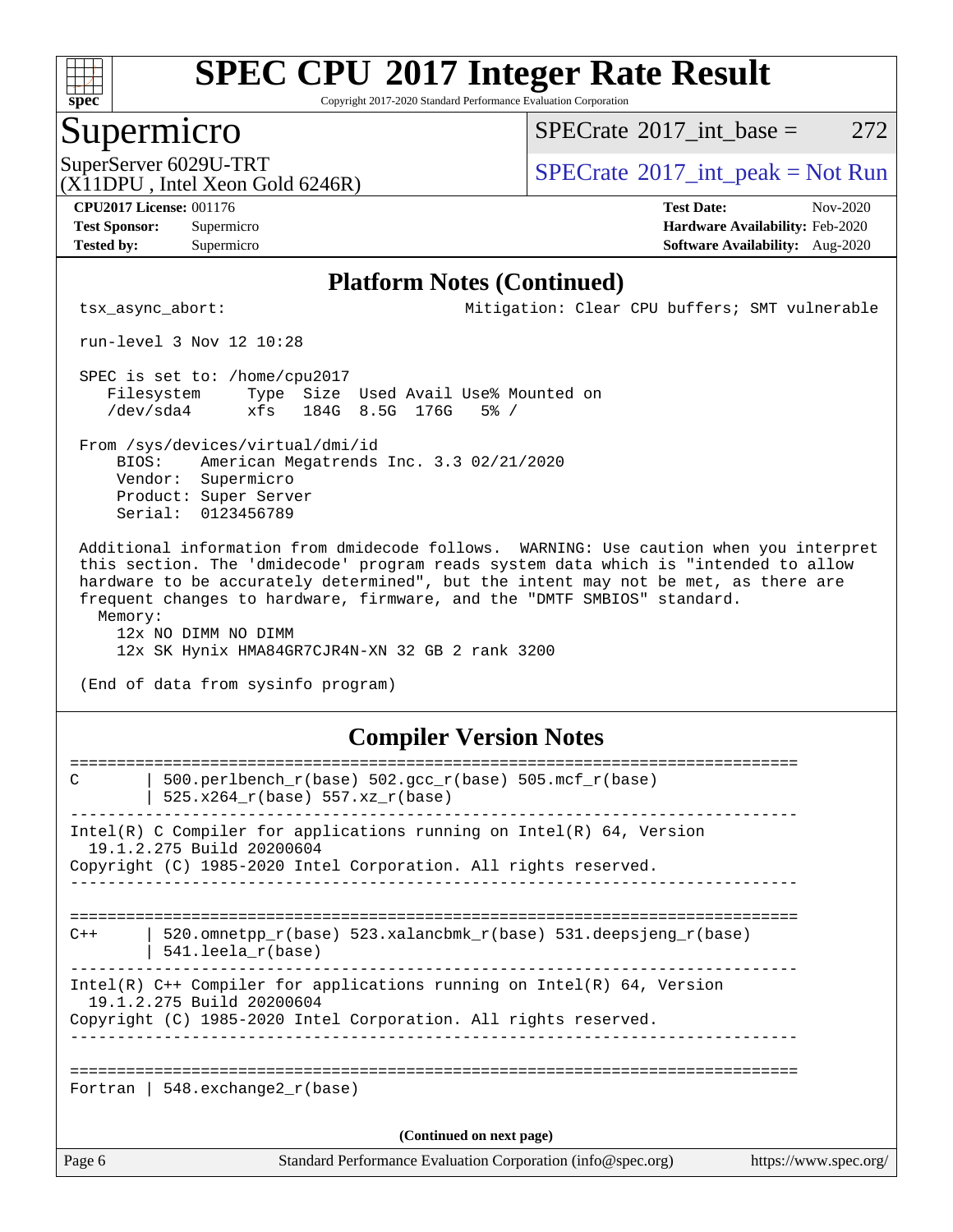

Copyright 2017-2020 Standard Performance Evaluation Corporation

### Supermicro

 $SPECTate@2017\_int\_base = 272$ 

SuperServer 6029U-TRT  $S^{12}$  [SPECrate](http://www.spec.org/auto/cpu2017/Docs/result-fields.html#SPECrate2017intpeak)®[2017\\_int\\_peak = N](http://www.spec.org/auto/cpu2017/Docs/result-fields.html#SPECrate2017intpeak)ot Run

(X11DPU , Intel Xeon Gold 6246R)

**[CPU2017 License:](http://www.spec.org/auto/cpu2017/Docs/result-fields.html#CPU2017License)** 001176 **[Test Date:](http://www.spec.org/auto/cpu2017/Docs/result-fields.html#TestDate)** Nov-2020 **[Test Sponsor:](http://www.spec.org/auto/cpu2017/Docs/result-fields.html#TestSponsor)** Supermicro **[Hardware Availability:](http://www.spec.org/auto/cpu2017/Docs/result-fields.html#HardwareAvailability)** Feb-2020 **[Tested by:](http://www.spec.org/auto/cpu2017/Docs/result-fields.html#Testedby)** Supermicro **[Software Availability:](http://www.spec.org/auto/cpu2017/Docs/result-fields.html#SoftwareAvailability)** Aug-2020

### **[Compiler Version Notes \(Continued\)](http://www.spec.org/auto/cpu2017/Docs/result-fields.html#CompilerVersionNotes)**

------------------------------------------------------------------------------ Intel(R) Fortran Intel(R) 64 Compiler for applications running on Intel(R) 64, Version 19.1.2.275 Build 20200623 Copyright (C) 1985-2020 Intel Corporation. All rights reserved. ------------------------------------------------------------------------------

**[Base Compiler Invocation](http://www.spec.org/auto/cpu2017/Docs/result-fields.html#BaseCompilerInvocation)**

[C benchmarks](http://www.spec.org/auto/cpu2017/Docs/result-fields.html#Cbenchmarks):  $i$ cc

[C++ benchmarks:](http://www.spec.org/auto/cpu2017/Docs/result-fields.html#CXXbenchmarks) [icpc](http://www.spec.org/cpu2017/results/res2020q4/cpu2017-20201207-24565.flags.html#user_CXXbase_intel_icpc_c510b6838c7f56d33e37e94d029a35b4a7bccf4766a728ee175e80a419847e808290a9b78be685c44ab727ea267ec2f070ec5dc83b407c0218cded6866a35d07)

[Fortran benchmarks](http://www.spec.org/auto/cpu2017/Docs/result-fields.html#Fortranbenchmarks): [ifort](http://www.spec.org/cpu2017/results/res2020q4/cpu2017-20201207-24565.flags.html#user_FCbase_intel_ifort_8111460550e3ca792625aed983ce982f94888b8b503583aa7ba2b8303487b4d8a21a13e7191a45c5fd58ff318f48f9492884d4413fa793fd88dd292cad7027ca)

# **[Base Portability Flags](http://www.spec.org/auto/cpu2017/Docs/result-fields.html#BasePortabilityFlags)**

 500.perlbench\_r: [-DSPEC\\_LP64](http://www.spec.org/cpu2017/results/res2020q4/cpu2017-20201207-24565.flags.html#b500.perlbench_r_basePORTABILITY_DSPEC_LP64) [-DSPEC\\_LINUX\\_X64](http://www.spec.org/cpu2017/results/res2020q4/cpu2017-20201207-24565.flags.html#b500.perlbench_r_baseCPORTABILITY_DSPEC_LINUX_X64) 502.gcc\_r: [-DSPEC\\_LP64](http://www.spec.org/cpu2017/results/res2020q4/cpu2017-20201207-24565.flags.html#suite_basePORTABILITY502_gcc_r_DSPEC_LP64) 505.mcf\_r: [-DSPEC\\_LP64](http://www.spec.org/cpu2017/results/res2020q4/cpu2017-20201207-24565.flags.html#suite_basePORTABILITY505_mcf_r_DSPEC_LP64) 520.omnetpp\_r: [-DSPEC\\_LP64](http://www.spec.org/cpu2017/results/res2020q4/cpu2017-20201207-24565.flags.html#suite_basePORTABILITY520_omnetpp_r_DSPEC_LP64) 523.xalancbmk\_r: [-DSPEC\\_LP64](http://www.spec.org/cpu2017/results/res2020q4/cpu2017-20201207-24565.flags.html#suite_basePORTABILITY523_xalancbmk_r_DSPEC_LP64) [-DSPEC\\_LINUX](http://www.spec.org/cpu2017/results/res2020q4/cpu2017-20201207-24565.flags.html#b523.xalancbmk_r_baseCXXPORTABILITY_DSPEC_LINUX) 525.x264\_r: [-DSPEC\\_LP64](http://www.spec.org/cpu2017/results/res2020q4/cpu2017-20201207-24565.flags.html#suite_basePORTABILITY525_x264_r_DSPEC_LP64) 531.deepsjeng\_r: [-DSPEC\\_LP64](http://www.spec.org/cpu2017/results/res2020q4/cpu2017-20201207-24565.flags.html#suite_basePORTABILITY531_deepsjeng_r_DSPEC_LP64) 541.leela\_r: [-DSPEC\\_LP64](http://www.spec.org/cpu2017/results/res2020q4/cpu2017-20201207-24565.flags.html#suite_basePORTABILITY541_leela_r_DSPEC_LP64) 548.exchange2\_r: [-DSPEC\\_LP64](http://www.spec.org/cpu2017/results/res2020q4/cpu2017-20201207-24565.flags.html#suite_basePORTABILITY548_exchange2_r_DSPEC_LP64) 557.xz\_r: [-DSPEC\\_LP64](http://www.spec.org/cpu2017/results/res2020q4/cpu2017-20201207-24565.flags.html#suite_basePORTABILITY557_xz_r_DSPEC_LP64)

## **[Base Optimization Flags](http://www.spec.org/auto/cpu2017/Docs/result-fields.html#BaseOptimizationFlags)**

[C benchmarks](http://www.spec.org/auto/cpu2017/Docs/result-fields.html#Cbenchmarks): [-m64](http://www.spec.org/cpu2017/results/res2020q4/cpu2017-20201207-24565.flags.html#user_CCbase_m64-icc) [-qnextgen](http://www.spec.org/cpu2017/results/res2020q4/cpu2017-20201207-24565.flags.html#user_CCbase_f-qnextgen) [-std=c11](http://www.spec.org/cpu2017/results/res2020q4/cpu2017-20201207-24565.flags.html#user_CCbase_std-icc-std_0e1c27790398a4642dfca32ffe6c27b5796f9c2d2676156f2e42c9c44eaad0c049b1cdb667a270c34d979996257aeb8fc440bfb01818dbc9357bd9d174cb8524) [-Wl,-plugin-opt=-x86-branches-within-32B-boundaries](http://www.spec.org/cpu2017/results/res2020q4/cpu2017-20201207-24565.flags.html#user_CCbase_f-x86-branches-within-32B-boundaries_0098b4e4317ae60947b7b728078a624952a08ac37a3c797dfb4ffeb399e0c61a9dd0f2f44ce917e9361fb9076ccb15e7824594512dd315205382d84209e912f3) [-Wl,-z,muldefs](http://www.spec.org/cpu2017/results/res2020q4/cpu2017-20201207-24565.flags.html#user_CCbase_link_force_multiple1_b4cbdb97b34bdee9ceefcfe54f4c8ea74255f0b02a4b23e853cdb0e18eb4525ac79b5a88067c842dd0ee6996c24547a27a4b99331201badda8798ef8a743f577) [-xCORE-AVX512](http://www.spec.org/cpu2017/results/res2020q4/cpu2017-20201207-24565.flags.html#user_CCbase_f-xCORE-AVX512) [-O3](http://www.spec.org/cpu2017/results/res2020q4/cpu2017-20201207-24565.flags.html#user_CCbase_f-O3) [-ffast-math](http://www.spec.org/cpu2017/results/res2020q4/cpu2017-20201207-24565.flags.html#user_CCbase_f-ffast-math) [-flto](http://www.spec.org/cpu2017/results/res2020q4/cpu2017-20201207-24565.flags.html#user_CCbase_f-flto) [-mfpmath=sse](http://www.spec.org/cpu2017/results/res2020q4/cpu2017-20201207-24565.flags.html#user_CCbase_f-mfpmath_70eb8fac26bde974f8ab713bc9086c5621c0b8d2f6c86f38af0bd7062540daf19db5f3a066d8c6684be05d84c9b6322eb3b5be6619d967835195b93d6c02afa1) [-funroll-loops](http://www.spec.org/cpu2017/results/res2020q4/cpu2017-20201207-24565.flags.html#user_CCbase_f-funroll-loops) [-qopt-mem-layout-trans=4](http://www.spec.org/cpu2017/results/res2020q4/cpu2017-20201207-24565.flags.html#user_CCbase_f-qopt-mem-layout-trans_fa39e755916c150a61361b7846f310bcdf6f04e385ef281cadf3647acec3f0ae266d1a1d22d972a7087a248fd4e6ca390a3634700869573d231a252c784941a8) [-L/usr/local/IntelCompiler19/compilers\\_and\\_libraries\\_2020.3.275/linux/compiler/lib/intel64\\_lin](http://www.spec.org/cpu2017/results/res2020q4/cpu2017-20201207-24565.flags.html#user_CCbase_linkpath_6eb3b1b8be403820338b5b82e7a1c217a861a8962ac718a6253be1483b50620487664a39a847caf560d84a6b8bab7cca33d9f414525a12ede1e9473db34a3d08) [-lqkmalloc](http://www.spec.org/cpu2017/results/res2020q4/cpu2017-20201207-24565.flags.html#user_CCbase_qkmalloc_link_lib_79a818439969f771c6bc311cfd333c00fc099dad35c030f5aab9dda831713d2015205805422f83de8875488a2991c0a156aaa600e1f9138f8fc37004abc96dc5)

**(Continued on next page)**

Page 7 Standard Performance Evaluation Corporation [\(info@spec.org\)](mailto:info@spec.org) <https://www.spec.org/>